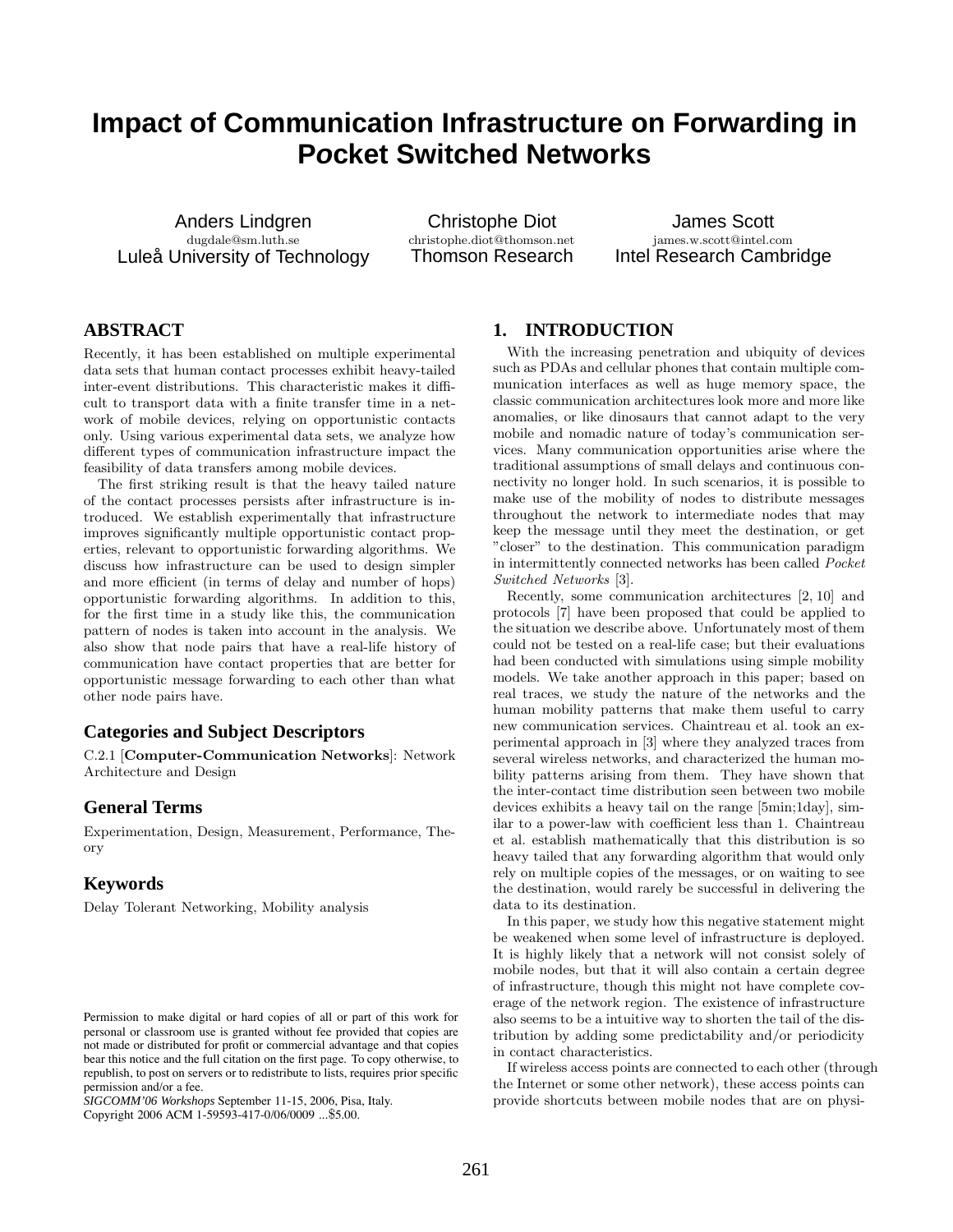cally separate locations, as long as they are both in contact with an access point. If the access points are equipped with persistent storage, mobile nodes will not even have to be in contact with the access point at the same time to be able to communicate. In Sect. 2.2, we discuss these different kinds of infrastructure in more detail. We then analyze the impact of various types of infrastructure on mobile device contact characteristics in Sect. 3. First, we analyze the metrics previously identified by [3], and also introduce and discuss new metrics which has an impact on forwarding efficiency. The analysis is done using real mobility data sets, using different wireless technologies such as Bluetooth, WiFi and GSM.

All previous studies have also made the assumption that all node pairs are equally likely to communicate. Based on additional information given with the traces, we focus in this paper on the node pairs that are likely to communication. It turns out to have a significant impact on the performance of the network.

To address this problem, we analyze multiple real-world mobile traffic traces. Some of these traces rely on infrastructure, and some do not. We find that:

- Infrastructure does not remove the power-law property of the inter-contact time distribution.
- Infrastructure does significantly increase the number of contact opportunities, and lower inter-contact times.
- Infrastructure and multi-hop neighbourhood networking both independently give orders of magnitude improvement in delay. The even better news is that when they are combined their effects are added.
- Previous analysis has been too pessimistic in considering inter-contact times between all node pairs. We show that when only considering node pairs that actually have communicated, the contact opportunities are much better.

This work is original in three ways. To our knowledge, this is the first systematic analysis of mobile device contacts properties on experimental data, encompassing multiple months of experimentation and multiple networking technologies. Second, we show how different types of infrastructure impact the communication capabilities of mobile devices. Finally, it is the first work in this area, in which the communication patterns of nodes have been considered.

## **2. METHODOLOGY**

We now define what we call "infrastructure" and describe the data sets used for this work. The experiments have been performed under quite different circumstances, which gives us great confidence in our results.

#### **2.1 Experimental Data Sets**

To perform our analysis, we use two publicly available data sets that log human mobility with various wireless technologies. In this section, the data sets are described, and the conditions in which they were gathered are explained.

#### **UCSD Data Set**

This data set was collected at University of California, San Diego (UCSD) using 300 PDAs that were used by students on the campus [8]. These PDAs were programmed to log all reachable IEEE 802.11 access points. During the experiment, the PDAs were in contact with 524 different access

points. As this data set only logs contacts between mobile nodes and access points (and not contacts between two mobile nodes) we made some additional assumption for the infrastructure-less analysis to be possible. The method we use to transform this data set will be described in the Sect. 2.3.

#### **MIT Data Set**

The Reality Mining project [5] deployed 100 smart phones to students and staff at MIT. Over a period of 9 months, these phones were running software that logged contacts with other Bluetooth enabled devices by doing Bluetooth device discovery every five minutes, as well as logging information about the cellular tower they are associated with (a total of 31545 different cellular towers were logged). This leaves us with two types of contacts collected with two different wireless technologies (in the following section identified as MIT-cell for the contact data based on the log of cellular towers and MIT-bt for the contact data based on the log of Bluetooth discoveries).

#### **2.2 Infrastructure in PSN**

In previous work, the assumption has usually been made that networks rely either on infrastructure (or at least global connectivity), or mobile nodes. In practice, it is very likely that a network will consist of a number of mobile nodes that can connect both to each other and to infrastructure such as WiFi hot spots when available. We consider two different kinds of fixed infrastructure, both of which we assume consist of wireless access points that mobile nodes can communicate with in addition to other mobile nodes.

The first form of infrastructure we analyze is commonly known as hot spots. These hot spots are connected to each other through a private network (i.e. ISP provided hot spots) or through the Internet (open home networks). We assume that the hot spot connection is of sufficient capacity so that any transfer limitations lie in the wireless channel. hot spots allow communication to take place between all mobile nodes connected to any hot spot at a given point in time. Thus, two mobile nodes do not need to be at the same location to be able to communicate with each other, but the network of access points create shortcuts that allow mobile nodes to communicate with nodes at other locations as long as they are both in contact with any access point.

We also consider an infrastructure where access points are equipped with persistent storage. These access points can be connected or not. Because of this storage capability, it is possible to allow a message to be passed between two noncontemporaneously connected mobile nodes. Note, however, that such multi-hop communication opportunities are unidirectional, as only the node with the earlier contact with an access point can send a message to the node with the later contact, and not vice versa (unless, of course, the first node has one more contact with an access point at a later instant).

Mobile infrastructures also exist, consisting of, for example, a data transport node attached to a public transit bus or some other scheduled vehicle. In this work, we do not address mobile infrastructure, but focus on the more commonly available fixed infrastructure.

In the rest of this paper, we will systematically compare three different scenarios: no infrastructure, hot spot infrastructure and hot spot with memory. We will not study the case where access points have storage capabilities but are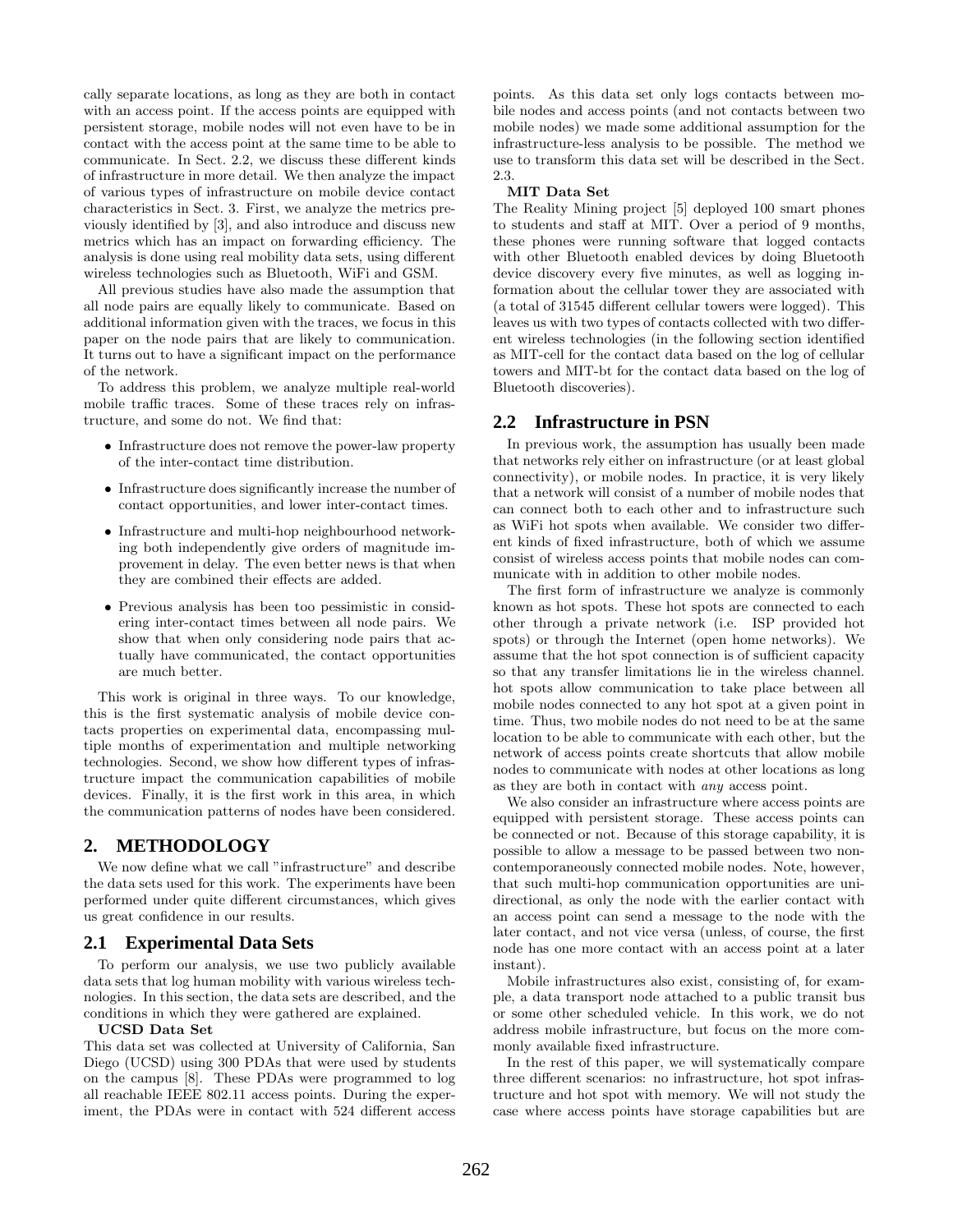not connected due to some computational complexities involved in that analysis. We do however hope to be able to study that in future works.

#### **2.3 Dealing with Infrastructure in Data Sets**

Only the MIT-bt data set contains real device to device contacts. The other to data sets (UCSD and MIT-cell) are infrastructure based. In order to analyze properties of contacts between mobile nodes in those traces, we made the following assumption: two mobile nodes are considered to have a contact when they are simultaneously connected to the same access point. This methodology was described first in [3]. While this assumption can be discussed (most notably because node contacts that do not happen close to an access point will not be logged), it is realistic and still provides valuable data. In addition, when compared to other mobility traces collected using mobile devices only, the traces processed with our methodology exhibit very similar characteristics.

We applied this assumption to UCSD and MIT-cell. The MIT-cell trace with no infrastructure can be compared to the MIT-bt one. Despite technology differences, we see Sect. 3 that this methodology does not introduces considerable bias in the properties of the data set.

Note that both UCSD and MIT-cell are interesting from an infrastructure standpoint. In MIT-cell, the cellular coverage is very ubiquitous and the cell towers network provides high coverage. Therefore, if all cell towers are used as PSN infrastructure, all devices in reach of a cell tower can see most of the other devices and the data set would be of somewhat limited interest for this study. On the other hand, the UCSD infrastructure is more dispersed and connectivity is only provided in some campus hot spots. Therefore, in all infrastructure scenarios, we will vary the amount of infrastructure available to mobile devices by randomly selecting a subset of the infrastructure in order to investigate the impact of different levels of infrastructure.

## **2.4 Communicating Nodes in Data Sets**

In previous studies, all analysis have been done assuming that all node pairs are equally likely to communicate. For example, when studying the inter-contact time distributions, the distribution of the inter-contacts between all node pairs have been considered. This is however overly pessimistic. If two nodes never attempt to communicate, the inter-contact time between the nodes (or any other metrics relating to that node pair) is not relevant to the performance of the system. Thus, it is questionable whether that data should be included in the analysis. This has however been the only possible way to analyze the data as no other information has been available.

In addition to logging contacts between nodes, the MIT data set also logs all communication (phone calls made or received, and text messages exchanged) that users do with their phones. We use this data to extract a subset of the node pairs that have had some form of communication during the experiment. The fact that they have communicated with each other indicate that there exist some sort of social relationship between them that also makes it more likely that some data transfer between them would occur (i.e., you will most likely not send a message to someone with whom you have no existing relationship). We use the contacts between these node pairs as an additional data set to investigate the impact of only studying node pairs that actually communicate. We denote these versions of the MIT data sets as MIT-cell-comm and MIT-bt-comm. Out of the 4560 possible combinations of node pairs, 115 node pairs are included in MIT-bt-comm.

# **3. ANALYSIS**

This section consists of three parts. First, we analyze the heavy tailed nature of the inter-contact time distribution, and how it is affected by the introduction of infrastructure. Having observed very limited changes, we investigate other parameters. The second subsection is dedicated to other contact and inter-contact properties, such as number of occurrences and duration. Then, we study the impact of infrastructure on the network connectivity and on the minimum delay needed to transfer packets between 2 nodes (making the assumption that we have a forwarding algorithm that can find the optimal path). As some of the metrics investigated in this paper deal only with direct contacts between pairs of nodes, adding persistent storage in the infrastructure has no impact. As a consequence, in such cases, we only show the performance using hot spots without persistent storage in the graphs, which can be seen as the type of infrastructure is not specified in those figures.

## **3.1 Inter-contact Distribution Analysis**

The distribution of inter-contact times between mobile nodes has been shown to exhibit power-law characteristics [3] on numerous data sets. The plots in Fig. 1 show the complementary cumulative distribution function (CCDF) of intercontact times for the UCSD and MIT data sets, both without infrastructure, and also with varying degrees of infrastructure of connected APs. For the MIT data sets, the distribution without infrastructure is shown both for the MIT-bt data as well as for the MIT-cell data. The assumptions described in Sect. 2.3 were applied to the UCSD and MIT-cell data to generate device to device contacts for the analysis. To reduce the number of curves, this graph only shows the case when all the access points in the UCSD data set are active as infrastructure, as the difference is very small. For clarity, the distribution is shown using a log-log scale; for reference, we included an exact power-law distribution that is linear on this scale.

The MIT data from the Reality Mining project has not been previously analyzed in this way. Thus, it is interesting to see in Fig.  $1(b)$  and Fig.  $1(c)$  that it exhibits similar properties as the UCSD data in that the distribution shows a clear power-law characteristic up until around 12 hours. As mentioned above, in addition to looking at the MIT-bt data where Bluetooth contacts were used, we also used the assumptions from Sect. 2.3 on the MIT-cell data to create contacts between devices. In Fig.  $1(b)$  and Fig.  $1(c)$ , the inter-contact distribution is shown both for the Bluetooth contacts as well as the contacts created using this assumption (compare the curves "0% infrastructure, MIT-bt", and "No infrastructure, MIT-cell"). It is worth noting that the difference in the distribution is rather small between using the different methods for determining the node pair contacts, despite the very different assumptions that needed to be done for the two methods. The fact that a difference do exist between the two different distributions is likely to be due to the very different properties of the communication technologies used in the two data sets. The much larger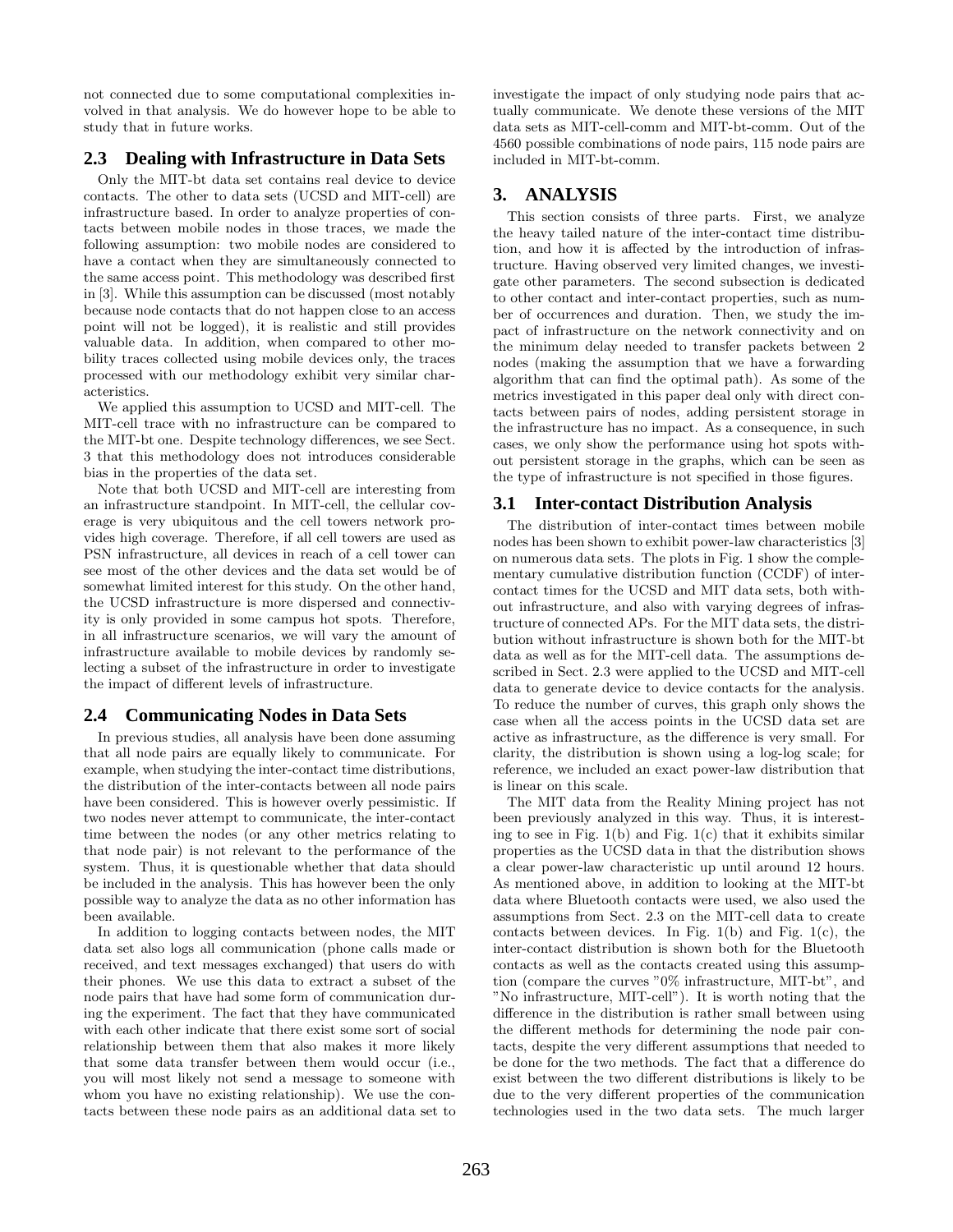

**Figure 1: CCDFs of distribution of inter-contact times.**

range of cellular towers compared to the range of Bluetooth will inherently add a bias such as more frequent contacts and shorter inter-contact times which can be seen in the distribution. What is of real interest is however the fact that the general shape and the overall properties of both distributions are very similar despite the very different technologies used and assumptions made. This gives us added confidence in that using simultaneous access point sightings is a good

way of estimating node-to-node contacts. As the Bluetooth contacts are a more accurate measure of contacts between nodes, only those are considered for the rest of the paper. In all results where some infrastructure is present, the Bluetooth data (MIT-bt) is used for contacts between devices, and the MIT-cell contacts are used for contacts with infrastructure.



**Figure 2: Mean and 75th and 90th percentiles of inter-contact times.**

The main motivation for introducing infrastructure into the network was the hope that it would change the properties of the inter-contact distribution. However, as observed in Fig. 1, the power-law property of the distribution is still there when the infrastructure is introduced both in the UCSD and MIT data sets. The introduction of the infrastructure do cause a visible change in the distributions, and it is notable that infrastructure reduces inter-contact times. This can be seen by the shift of the curves in the graphs as more and more infrastructure is introduced. In the UCSD case, the distributions are practically identical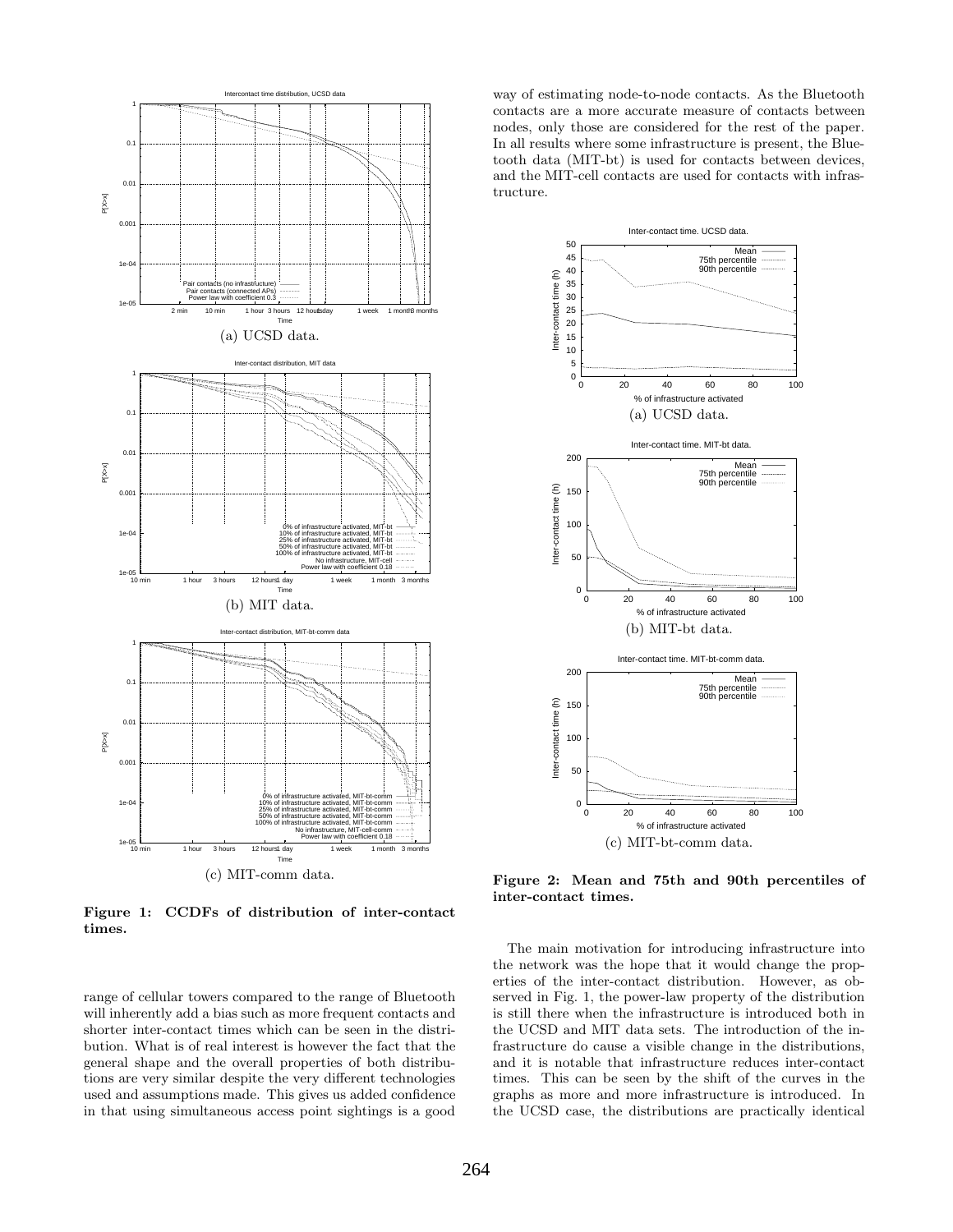for inter-contacts times of 12 hours or less, but after that, the infrastructure make some impact in shortening the intercontact times. This change is much more evident for the MIT-bt data, which should be due to the nature of the infrastructures. In the MIT-bt data, infrastructure is much more ubiquitous than for the UCSD data, and due to the assumptions used, contacts in the UCSD data only occur in the presence of infrastructure, as opposed to the the MITbt data that contain other contacts as well. Another significant difference between the two data sets is that intercontacts tend to be shorter in the UCSD data set than in the MIT data set. For example, when no infrastructure is in use, approximately 75% of the UCSD inter-contact times are shorter than 12 hours, while only 50% of the MIT intercontacts are shorter than 12 hours.

Comparing Fig.  $1(b)$  and Fig.  $1(c)$ , we can see that while we still have the same general properties, the inter-contact distribution (especially when there is no infrastructure available) indicate shorter inter-contact times for MIT-comm than for the general MIT data. Around 10% of the intercontacts in the general MIT data set were longer than a week, while the same is true for less than 5% of the MITcomm inter-contacts. It is encouraging to see that for the nodes that are more likely to desire communication, the inter-contact times are shorter than for other nodes. This indicate that previous results have indeed been too pessimistic when studying the inter-contact times between all node pairs.

Even though a slight shift in the distribution is caused by the introduction of infrastructure, the slope of the distribution still remains close to the original one in the power-law region of the plot. This may seem surprising at first glance, but it is actually quite apparent why the change in the distribution is not larger. The infrastructure is likely to add many contacts between nodes, and thus also create many new short inter-contact times as new contacts are inserted. This will obviously also affect the very long inter-contact times, but here, the effect on the shape of the first part of the distribution will not be that large. If a new contact occurs in the middle of one very long inter-contact time, two new inter-contact times will be created that still are very long compared to the many very short times. Thus, the heavy-tailed properties of the distribution remains, but the tail will be somewhat shorter. We can for example see this effect for the MIT-bt data where, as infrastructure is added, the percentage of inter-contact times that are longer than one week goes from around 10% to less than 2%.

As seen above, the shape of the distributions in Fig. 1 remains mostly the same when infrastructure is deployed, and the differences that do exist seem small at first. The implications of these differences are however significant. As the amount of infrastructure increases, there is a significant drop in the mean inter-contact time. This, as well as a big drop in the 75th and 90th percentiles of the inter-contact times is shown in Fig. 2. For the MIT data, the improvement is very significant with a reduction of up to around 80 hours, or 85% of the mean inter-contact time, even with quite limited amount of infrastructure, and even larger improvements as more infrastructure is added. For the UCSD data, the decrease in mean inter-contact times is not as large as for the MIT data, but it still constitutes an 8 hour reduction of the inter-contactimes. The fact that the data have been collected in different experiments for very different infrastructure deployments explains why the MIT datasets exhibits the strongest impact when an infrastructure is gradually deployed. The percentile values are also influential on network performance as they mean that even if we have a very heavy-tail distribution, where there might exist some very long delays, we will still be able to get a communication opportunity between two nodes in a reasonable amount of time in 75% or 90% of the cases. For these percentile values, we can see even larger improvements, with reductions of up to 170 hours.

Once again, Fig.  $2(c)$  verify that the inter-contact times between nodes that have a desire to communicate is very much lower than in the general case, especially when no or little infrastructure is in use (with more infrastructure in use, social relations between nodes become less important as more contacts can be provided by the infrastructure, and thus the improvement is not as large).

In the investigation of the impact an introduction of infrastructure would have on the inter-contact time distribution of our data sets, it was determined that the basic properties of the distribution did not change significantly. It was however, possible to see that the mean inter-contact time was decreased by a large amount as more infrastructure was added. Even when only some infrastructure was added, mean inter-contact times were reduced by up to five times. Thus, even though the inter-contact time distribution kept its power-law properties, the existence of infrastructure in the network should still improve forwarding performance in Pocket Switched Networks.

#### **3.2 Network Properties**

The inter-contact time is important as it shows what kind of delays that there can be in the system. On the other hand, the number of contacts between nodes, and even more importantly, the total duration of contacts between nodes gives an indication on how much data can be transferred in the network, and thus of the capacity of the network.



**Figure 3: Number of contacts per node pair.**

In Fig. 3, we show the number of contacts between each node pair, and Fig. 4 shows the total contact time between each node pair over the duration of the trace (please note that the scales on the y axis for the UCSD and MIT curves are different). As more infrastructure nodes are activated, both the number of contacts between the nodes, as well as the total duration in which they are in contact (translating into the amount of data they can exchange) increase. This supports our belief that the addition of infrastructure increases both the total capacity of the network as well as the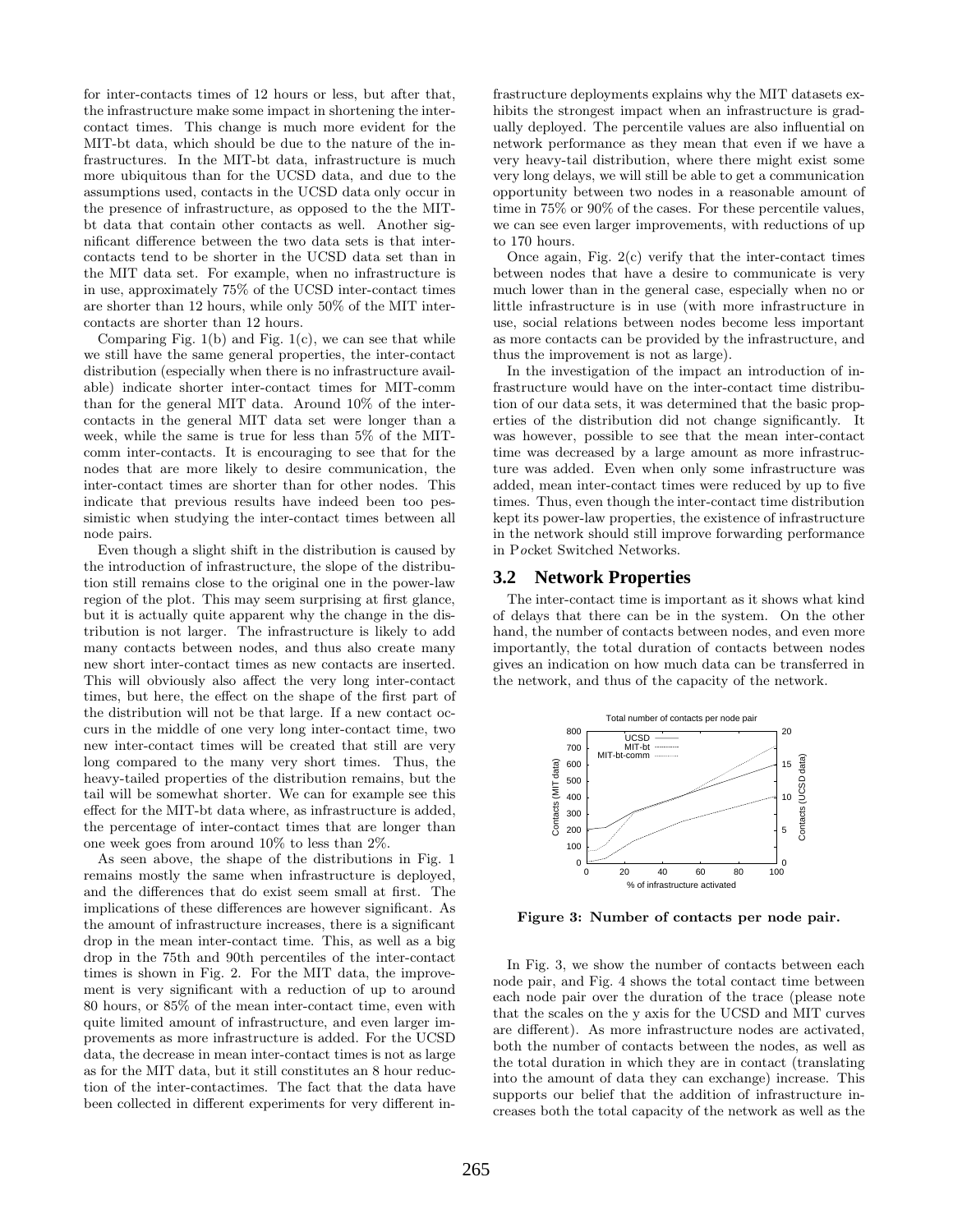

(c) UCSD data. Connected APs with (d) MIT-bt data. Connected APs with storage. storage.

**Figure 5: Minimum number of hops between node pairs.**



**Figure 4: Total contact time per node pair.**

number of communication opportunities.

Not very surprisingly, the graphs also show that node pairs that have communicated have 2-5 times as many contacts and up to seven times as long contact time than those that have not communicated. This is to be expected as the existence of communication is a sign of some form of social relationship. In everyday life, people normally spend more time together with people they have relationships with than they do with strangers. Thus, it is also natural that these nodes have more contacts.

#### *3.2.1 Minimum number of hops*

Unless all nodes meet very frequently, making direct forwarding feasible, it is believed that message delivery in a PSN will have to rely on multi-hop forwarding. This kind of forwarding opportunistically makes use of other intermediate nodes that it has contacts with to forward a message to its destination. When introducing multi-hop forwarding mechanisms, the overhead of forwarding a message several times is also added. Therefore, to know which tradeoffs to make in the design of the forwarding algorithm, it is of interest to study the minimum number of hops between any given node pair.

Figure 5 shows histograms of how many node pairs that can reach each other with a certain maximum number of hops. Since the communication can be asymmetric, each node pair is counted twice, once in each direction, as the hop count might be different (and communication might even only be possible in one direction). The MIT nodes are already very well connected (almost everybody has the possibility to communicate with everybody else even without infrastructure), but we still see that the addition of infrastructure reduces the number of hops required between many of the node pairs. In the MIT-bt-comm data set, almost all node pairs have a minimum hop count of one, so therefore no plot for that data set is included here.

For the UCSD data, the connectivity is not as complete as for MIT-bt. Therefore, we can see that the introduction of infrastructure significantly increases the number of node pairs that have the possibility to communicate. Furthermore, it also reduces the number of hops required for nodes that already had communication possibilities.

These results show that infrastructure can both enable communication between node pairs that previously had no possible communication path, and also reduce the number of hops between two nodes, effectively reducing the necessary resource requirements of the system. It is very interesting to note that almost all nodes can reach each other in only two hops, and if a forwarding algorithm were to use a maximum of four hops, it would be almost guaranteed to reach all nodes. It is however important to remember that these figures only consider the shortest possible path in terms of hop counts, so there might exist faster (shorter delay) paths for getting a message between two nodes that involve more hops than the minimum. This is discussed in more detail in Sect. 3.3.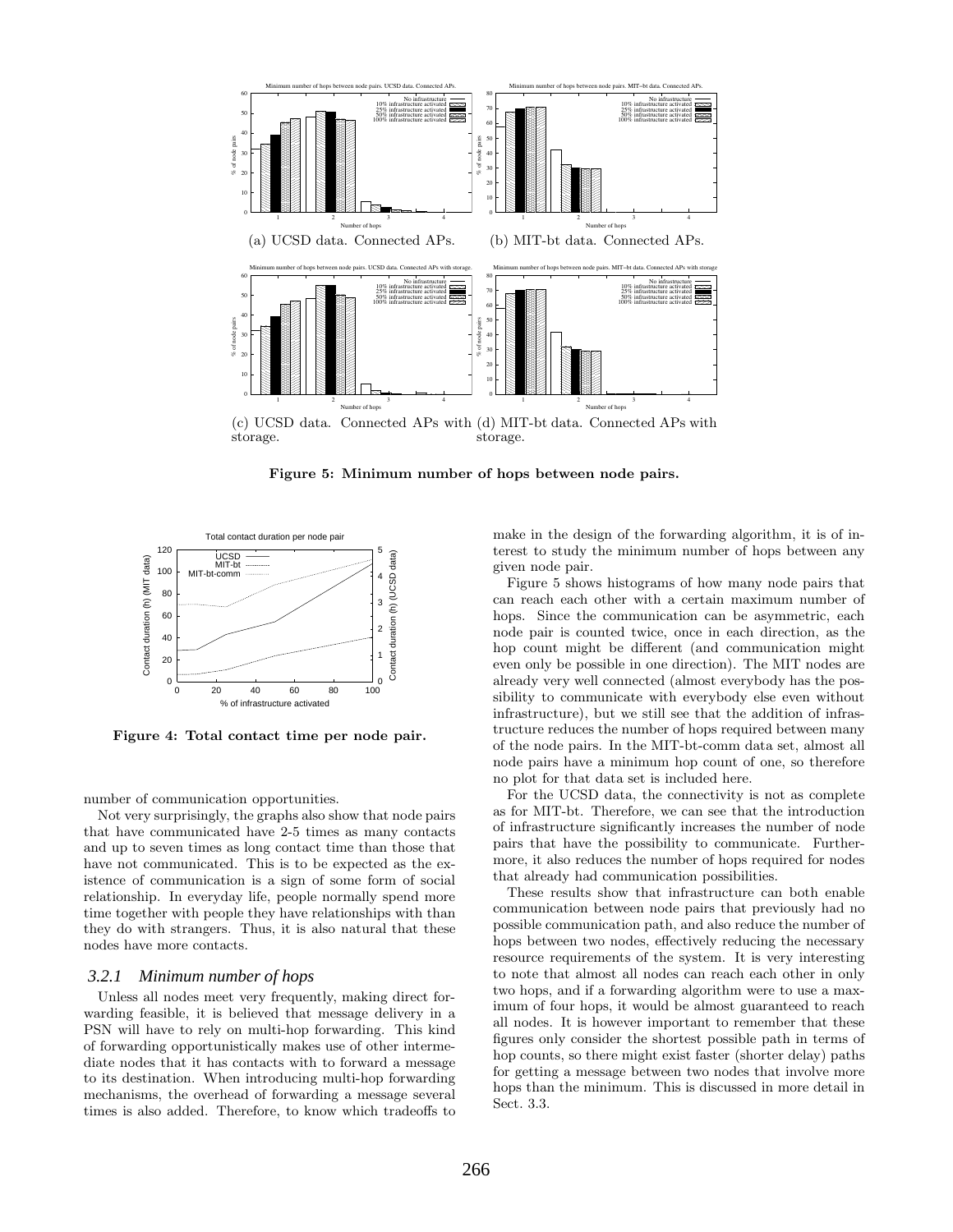

**Figure 6: Minimum expected delay between node pairs.**

Applications that will run in a Pocket Switched Network have to be designed to be delay tolerant, but it is still vital for the perceived user experience to keep the delay as low as possible. The inter-contact times indicate what kind of delays to expect when only relying on direct communication between source and destination. Using a good forwarding algorithm and multiple hops through the network, it might be possible to achieve better performance. In this section, we calculate the minimum delay for delivering a message between node pairs at any given point in time, assuming intermediate nodes can be used and that an optimal forwarding algorithm is in place, a network characteristic not previously studied. Figure 6 shows the average minimum delay between node pairs for varying degrees of infrastructure. We also plot the mean inter-contact time in the same graph for comparison to see how large the improvement is when multiple hops are allowed. The average delay for messages decreases between 50% and 90% as the amount of infrastructure increases. As expected, we see that the impact of the infrastructure is even larger when the infrastructure nodes are equipped with persistent storage as this creates more communication opportunities.

Comparing the curves for the multi-hops delays with the inter-contact times, we see that the multi-hop delays are significantly lower than the inter-contact times. This means that there tend to exist multi-hop paths in the network that are more efficient than direct communication in terms of delay. Such a path exist whenever there are a series of intermediate nodes that are able to deliver a message from a source to its destination before a contact between the source and destination occurs. In many cases, the use of a multihop path cut the expected delivery time in half, or reduce it even further. A consequence of this is that there is a need for good and efficient forwarding algorithms that are able to make use of these communication opportunities effectively. While this is true regardless of whether or not any infrastructure is present, the largest gain appears when the combination of multi-hop communication and some infrastructure is used. As an example, we can see that for the MIT-bt data, the average minimum delay can be reduced from the more than 90 hours with only direct communication to around 5 hours when multi-hop communication is allowed and 25% of the infrastructure is active. This is a very significant reduction, and more importantly, it is likely to make the difference between the network being useable or not for many applications. While a delay of around 5 hours would be tolerable to many users, very long delays of above 90 hours are less likely to be acceptable. These curves also show the benefits of having persistent storage present in the infrastructure. At all times, this added storage makes lower delays through the network possible to achieve.

It is also interesting to note in Fig.  $6(c)$  that the improvements caused by using multi-hop paths in the MIT-bt-comm data set was much smaller than for the other two data sets. Since the nodes in that data set have a social relationship, they meet quite frequently. Thus their inter-contact times are short enough that it is not very common for a multi-hop path to exist that can offer a significantly lower delay.

#### **4. RELATED WORK**

Research about Delay Tolerant Networks (DTN) and intermittently connected networks, which Pocket Switched Networks is a special case of, has grown tremendously lately. Most work in the area has however been mostly geared towards presenting new communication architectures or protocols, and less on more fundamental analysis of underlying issues, though some such research exist.

Chaintreau et al. [3] observed a power-law property in the distribution of inter-contact times in a number of experimental data sets. The authors mathematically proved that this property will cause certain simple stateless forwarding algorithms to have unbounded worst case delays. This highlights the heavy-tailed nature of the inter-contact times stemming from human mobility. This is very different from for example the exponential inter-contact times generated by the popular random way-point model used in many simulation studies. Other work has shown that user behavior such as association times, amount of data transer and inter-session time in infrastructure wireless networks also exhibit heavy tail properties  $[1, 4, 6]$ .